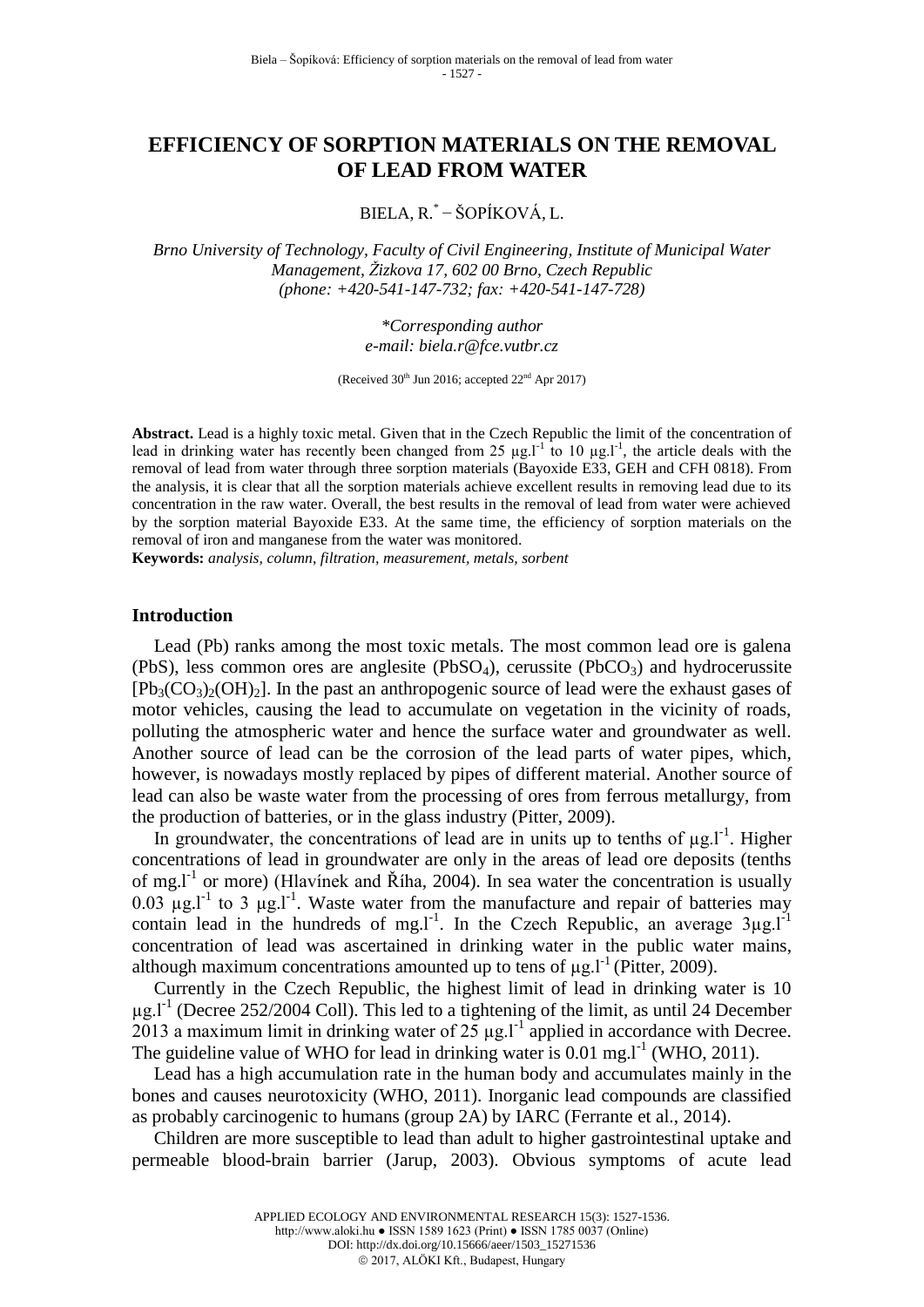poisoning, such as restlessness, irritability, poor attention, headaches, shivering, abdominal cramps, kidney damage, hallucinations, memory loss and encephalopathy occur at blood lead levels of 100 to 120  $\mu$ g.dl<sup>-1</sup> in adults and 80 to 100  $\mu$ g.dl<sup>-1</sup> in children (WHO, 2011).

The effects of long-term low-level exposure are mainly neural, affecting the brain, causing behavioural changes and deficits in intelligence levels. The problem has been brought to light by a number of studies in Britain and the USA, although it is the specific studies carried out at Glasgow and Edinburgh Universities which have shown fairly conclusively that exposure to low levels of lead primarily from drinking water has adverse effects on the learning ability of children (Gray, 2008).

It is obvious we will have to deal with the issue of lead removal from drinking water. The next chapter inquires into the number of methods for the removal of metals in water treatment.

# **Review of Literature**

Toxic heavy metals occur in the natural ecosystem and subsequently are accumulated through either direct intake or food chains in human bodies. Therefore, heavy metals should be eliminated from the environment (Balintova et al., 2016). There are several technological methods for the removal of heavy metals and metalloids in water treatment: precipitation, ion exchange, membrane technologies, adsorption, electrochemical processes, and recently also biological methods (Illavský et al., 2015).

Most specialist articles deal with the removal of arsenic from water applying various methods, for example coagulation (Hering et al., 1997), iron impregnated sand (Vaishya and Gupta, 2003), moving bed active filtration (Newcombe et al., 2006), adsorption (Smith, 1998) and so on.

Every method of heavy metals removal from water has some advantages and disadvantages that we can discuss. For example, the coagulation with iron salt and alum is relatively inexpensive but generates heavy metal-rich sludge. The water treatment technology with iron based surfaces is easily controlled and relatively inexpensive but not normally regenerated and used material may be classed as toxic waste. Ion exchange selectively removes low level of metal ions from contaminated aquifer, despite high concentration of natural component. Waters rich in iron and manganese may require pre-treatment to prevent media clogging. The method is moderately expensive and the regeneration produces metal-rich brine. Membrane technologies have high heavy metals removal efficiency but the pretreatment is usually required. The technologies are relatively expensive, especially if operated at high pressures (Bufa-Dörr et al., 2012).

Electrochemical methods have a long history as water treatment technologies for removal of a wide range of pollutants. However, these methods have never become accepted as a "mainstream" of water treatment technology. These treatment technologies are most suitable for decentralized water treatment and supply drinking water for small communities in remote areas (Gyliene, 2012).

Sorption is a simple, effective, and economically reasonable method for removal of heavy metals, especially due to the option of using a broad spectrum of substances with absorbing capacity – sorbents (Pěkný, 2013). Although activated carbon is the most widely used adsorbent for water treatment, it is very expensive and has high operating costs due to the high price of the activated carbon and to the high water flow rate always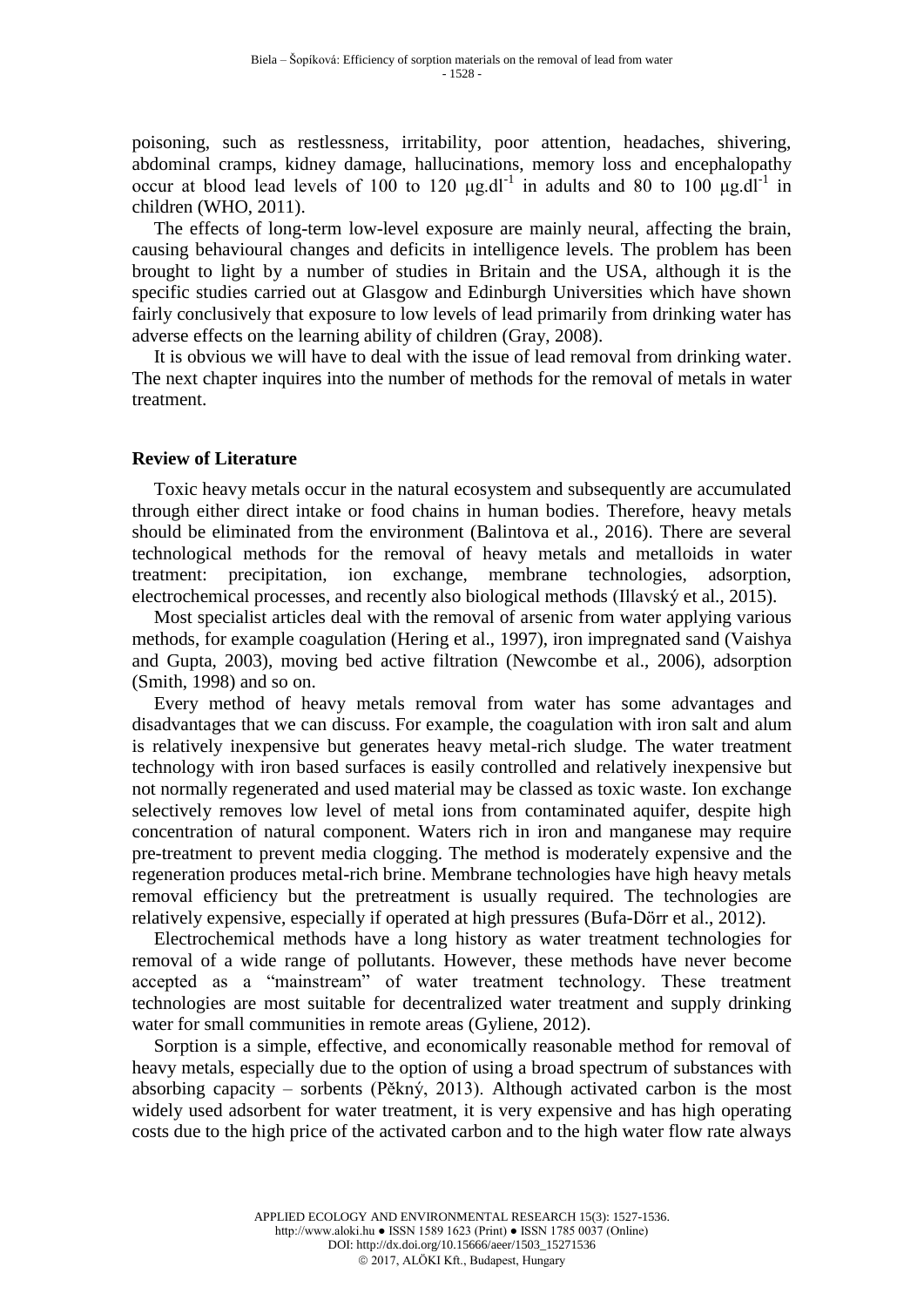involved, and these costs can be greatly increased when there are no carbon regeneration units locally (Gong et al., 2004).

Some natural materials (zeolites), but also industrial and agricultural wastes can be used as affordable sorbents. The most tested heavy metal sorbents are oxides and hydroxides of iron, iron hydroxide-coated sand, media with  $TiO<sub>2</sub>$  or  $MnO<sub>2</sub>$  layer on the surface and others (Pěkný, 2013).

The objective of this work was to verify the sorption properties of some iron-based sorption materials for the removal of lead from the model water and compare their efficiency.

# **Materials**

Due to stricter limits of lead in drinking water experimental measurements have been focused on the efficiency of lead removal from water during filtration through different sorption materials. Measurements were carried out at the Faculty of Civil Engineering at the University of Technology in Brno at the laboratory of the Institute of Municipal Water Management.

Three filter materials were used for the experiment, namely Bayoxide E33, GEH, and CFH 0818. At the same time, the efficiency of the removal of iron and manganese during filtration was also investigated.

Bayoxide (*Fig. 1*) is a dry crystalline granular sorbent on the basis of iron hydroxide. It was developed by the company Severn Trent in collaboration with the company Bayer AG and is manufactured by the firm LANXESS Deutschland GmbH, Leverkusen, Germany. It is available in two variants, namely Bayoxide E33 and Bayoxide E33P. The difference is that Bayoxide E33 is granulated while Bayoxide E33P is produced in tablets. The material was designed for the removal of arsenic and its advantage is the elimination of  $As^{III}$  and  $As^{V}$  along with the removal of iron and manganese. The manufacturer indicates the ability of water treatment during the content of arsenic of 11-5 000 μg.<sup>1-1</sup> and iron content 50-10 000 μg.<sup>1-1</sup> (Ilavský and Barloková, 2008; Konečný, 2016).



*Figure 1. Bayoxide E33*

The sorbent material GEH (*Fig. 2*), created on the basis of granular iron hydroxide, is suitable for the economical and efficient removal of arsenic and antimony from water. The material was created at the University of Berlin in the Department of Water Quality Control. The manufacturer is the German company GEH-Wasserchemie GmbH (Konečný, 2016). It is imported to the Czech Republic by the company Aqua Inform-Consult s.r.o. Příbram. The treatment technology involves the adsorption of the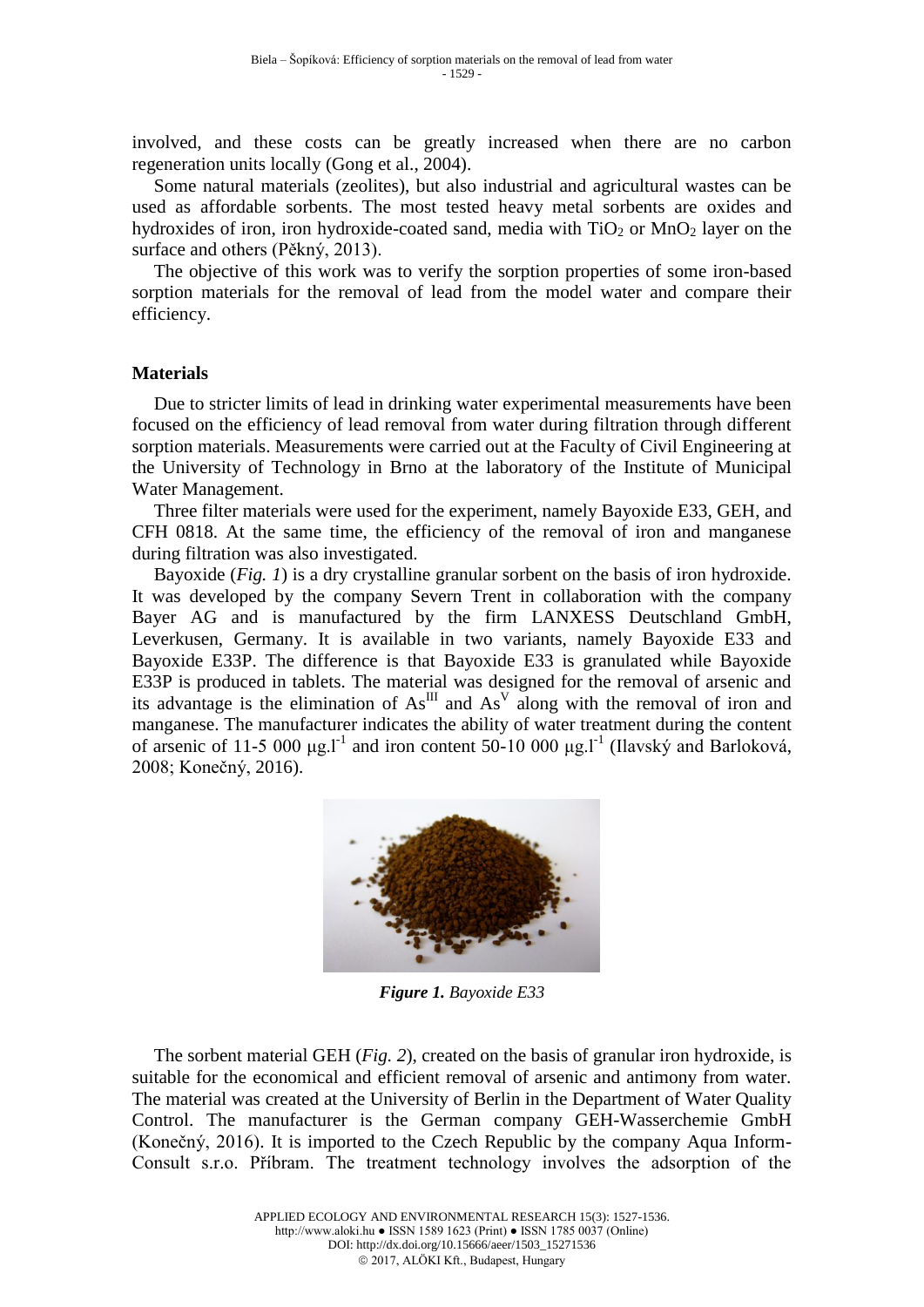contaminant into the granular ferric hydroxide (GEH sorbent) that is stored in the reactor, which the treated water flows through. The adsorption capacity of the material is dependent on the operating conditions (Vosáhlo, 2012; Biela and Kučera, 2015).



*Figure 2. GEH*

CFH adsorbent was developed by the company Kemira in Finland. It is a granular medium based on iron hydroxide. Is imported to the Czech Republic by the company Kemwater ProChemie based in Bakov nad Jizerou. On the market there are 2 types of material with the designations CFH 12 and CFH 0818. The difference between these materials is in the grain size. The materials are used to remove As, Se, P, Ag, Ni, Pb, Mo, Si, W, Cu and other metals from water (Šopíková, 2015). For the purpose of the experiment, the finer material CFH 0818 was chosen (*Fig. 3*).



*Figure 3. CFH 0818*

|  |  |  | Table 1. Sorption materials properties overview |  |
|--|--|--|-------------------------------------------------|--|
|--|--|--|-------------------------------------------------|--|

| Parameter/Unit             | <b>BAYOXIDE E33</b> | <b>GEH</b>                             | <b>CFH 0818</b> |
|----------------------------|---------------------|----------------------------------------|-----------------|
| Main ingredient            | FeO(OH)             | $Fe(OH)3 + \beta FeOOH$                | FeO(OH)         |
| Particle size/mm           | $0.5 - 2$           | $0.2 - 2$                              | 1.2             |
| Density/g.cm <sup>-3</sup> | 0.45                | 1.25                                   | 1.12            |
| Working pH content         | $6.0 - 8$           | $5.5 - 6.5$                            | $6.5 - 7.5$     |
| Porosity of the grains/%   | 85                  | $72 - 77$                              | $72 - 80$       |
| Color                      | amber               | dark brown to black brown to brown-red |                 |
| Description                | dry granular        | moist granular                         | dry granular    |

APPLIED ECOLOGY AND ENVIRONMENTAL RESEARCH 15(3): 1527-1536. http://www.aloki.hu ● ISSN 1589 1623 (Print) ● ISSN 1785 0037 (Online) DOI: http://dx.doi.org/10.15666/aeer/1503\_15271536 2017, ALÖKI Kft., Budapest, Hungary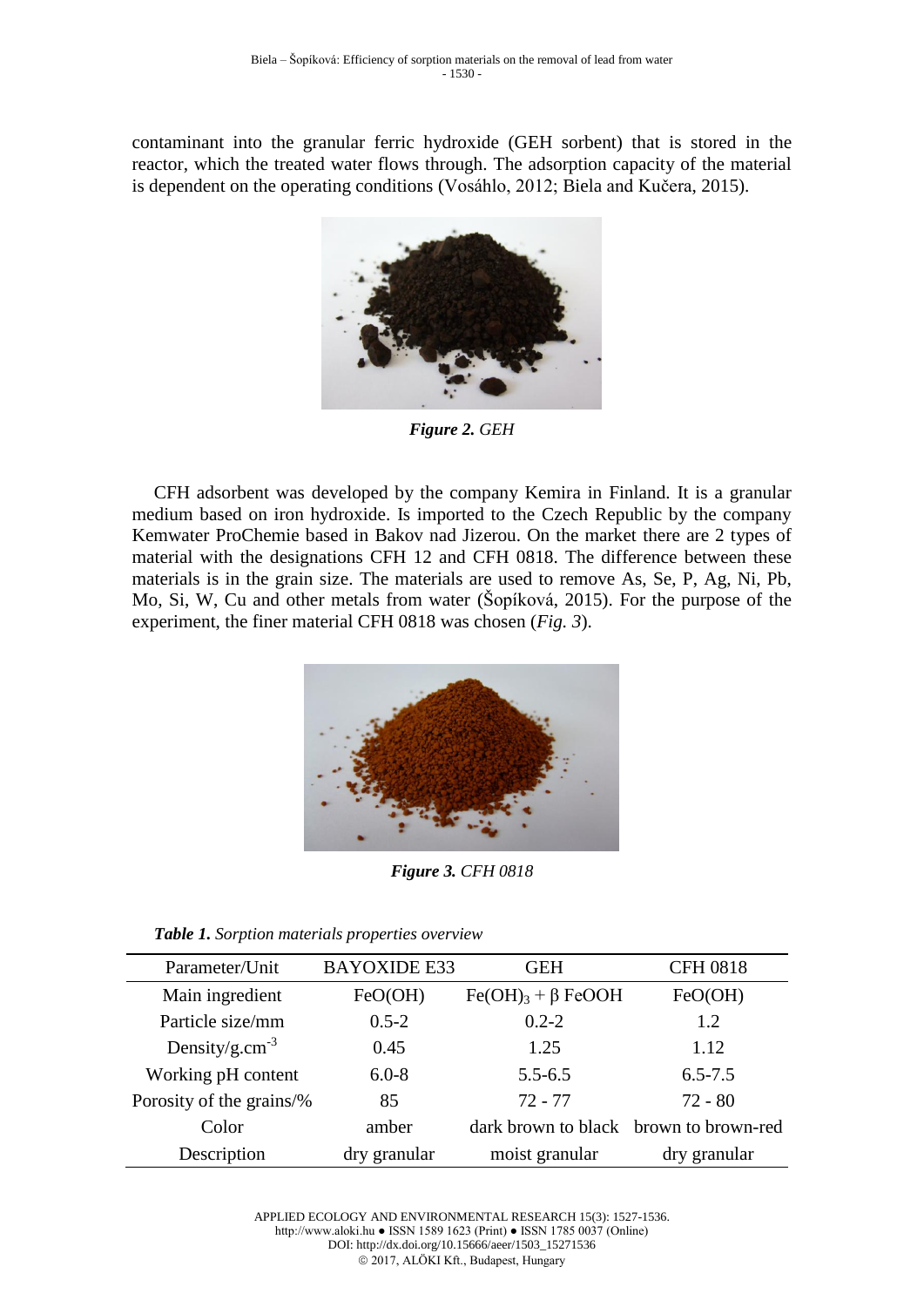## **Method of measurement**

Each sorbent material was put into a glass tube with an internal diameter of 4.4 cm, in whose bottom a drainage layer of granules with a diameter of 1-2 cm has been formed, then a layer of glass beads with a diameter of 4 mm and above it a layer of spheres with a diameter of 2 mm. In this way, the leakage of loose filter material from the column during filtration was prevented. The height of the filter media was 62 cm on average. The filtration columns were mounted on the wall beside each other.

The entire filtration device consisted of a container with raw water, a pump, a flow meter, a filtration column system and a filtrate container. The diagram of the filtration system for one column is shown in *Fig. 4*.

Before starting filtration, the incorporation of filter materials was carried out according to the manufacturer's instructions, the column with the sorption materials Bayoxide E33, GEH and CFH 0818 was soaked with tap-water. Subsequently, the filters were rinsed with tap water in the opposite direction than the filtration, i.e. from the bottom to the top, when the water was discharged from washing into the sewerage system. During washing, the column flow rate was chosen so as to avoid the leaching of the filter material, which came into suspension. Washing the filter was usually conducted until no pure water dripped from the colony.



*Figure 4. The diagram of the filter device*

In the laboratory, raw water from an underground source was simulated by adding chemical concentrates of iron, manganese and lead (*Table 2*) to drinking water from the Brno municipal water supply. When measuring, the raw water was pumped through a flow meter on which the flow rate was adjusted so as to achieve the empty bed contact time of water in the columns of 2.5 minutes, 7 and 15 minutes. The flow rate depends on the volume of water in the column and the time  $(Q = V/t)$ . Because each material has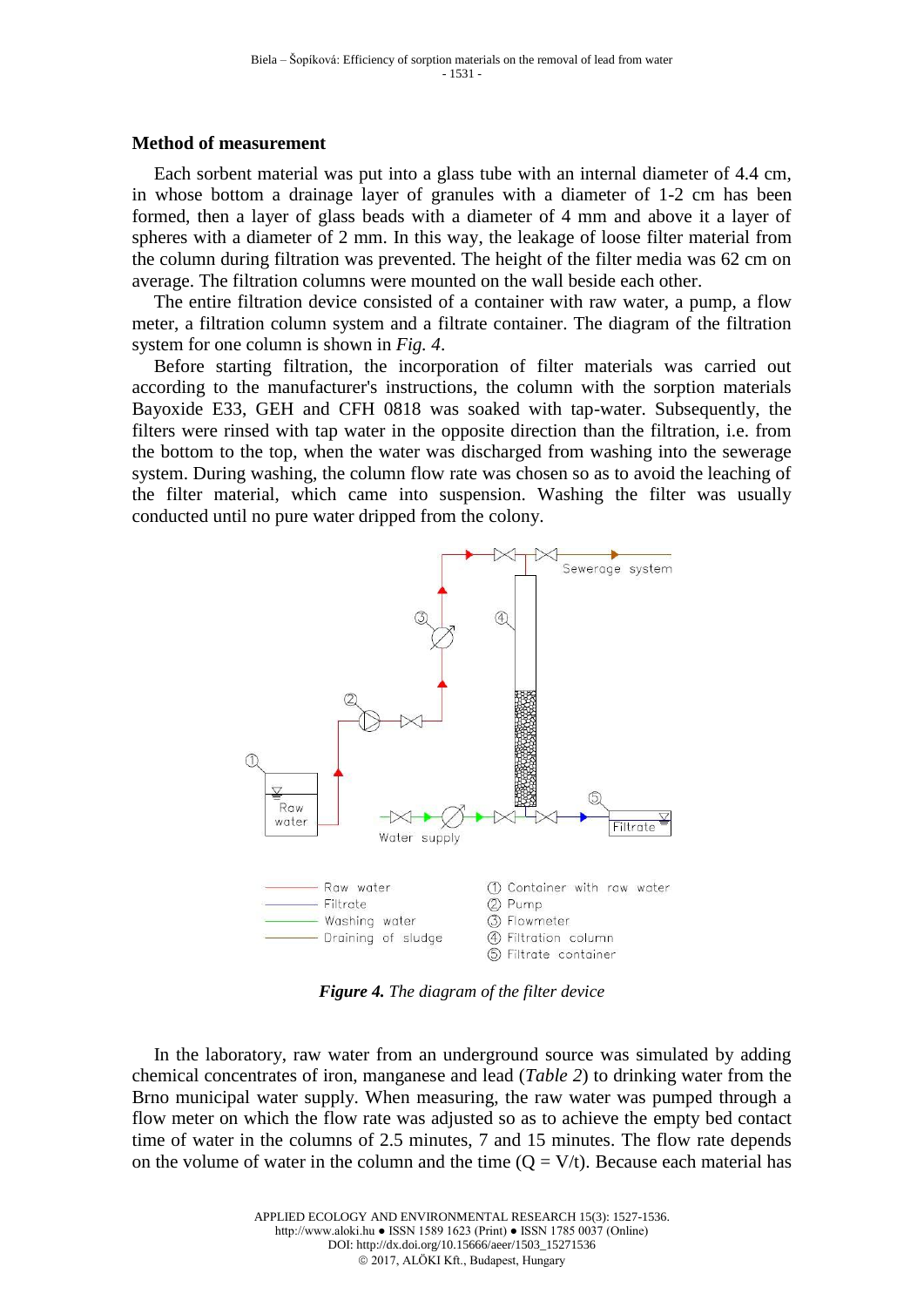a different porosity - see *Table 1*, for each sorption material was calculated volume of water in the column and at the required empty bed contact times calculated also the flow rate through the column. In the first column was filtrated water through sorption material Bayoxide E33, after finishing in the second column was filtrated water through sorption material GEH and as last was filtration through sorption material CFH 0818. In each column was always the same sorption material during the whole measurement.

| <b>Table 2.</b> Analysis of raw water |              |             |               |                               |  |
|---------------------------------------|--------------|-------------|---------------|-------------------------------|--|
|                                       | рH           | Fe          | Mn            | Ph                            |  |
| $\lceil \min \rceil$                  | $\mathsf{L}$ | $[mg. l-1]$ | $[mg.1^{-1}]$ | $\lceil \mu g. l^{-1} \rceil$ |  |
| 0                                     | 7.48         | 3.070       | 0.233         | 83.6                          |  |

In the water filtered through the sorption materials, the concentrations for iron, manganese and lead (*Table 3*) were then set. For determining the concentrations of iron and manganese a spectrophotometer from the laboratory of the Institute of Municipal Water Management was used. Lead concentrations were determined by an accredited laboratory of the National Health Institute in Brno.

*Table 3. Analysis after filtration through the sorption materials Bayoxide, GEH and CFH*

| Bayoxide E33 |       |       |      | <b>GEH</b> |                                                                                                                         |      | <b>CFH 0818</b> |       |       |
|--------------|-------|-------|------|------------|-------------------------------------------------------------------------------------------------------------------------|------|-----------------|-------|-------|
|              | Fe    | Mn    | Ph   | Fe         | Mn                                                                                                                      | Pb   | Fe              | Mn    | Ph    |
| [min]        |       |       |      |            | $[mg, l^{-1}]$ $[mg, l^{-1}]$ $[ng, l^{-1}]$ $[mg, l^{-1}]$ $[mg, l^{-1}]$ $[mg, l^{-1}]$ $[mg, l^{-1}]$ $[ng, l^{-1}]$ |      |                 |       |       |
| 2.5          |       | 0.033 | 3.42 | 0.161      | 0.097                                                                                                                   | 5.05 | 0.212           | 0.028 | 11.30 |
|              | 0.116 | 0.031 | 2.71 | 0.120      | 0.027                                                                                                                   | 3.29 | 0.201           | 0.032 | 6.86  |
| 15           | 0.114 | 0.031 | 2.50 | 0.118      | 0.031                                                                                                                   | 3.29 |                 | 0.032 | 3.91  |

Lead removal efficiency for the individual sorption materials in 2.5, 7, and 15 minutes was calculated applying the following formula:

$$
\eta = \frac{C_{RW} - C_F}{C_{RW}} \tag{Eq.1}
$$

where:

η …….. contamination removal efficiency;  $C_{RW}$  .... concentration of contamination in raw water [mg.l<sup>-1</sup>];  $C_F$  ...... concentration of contamination after filtering [mg.l<sup>-1</sup>].

# **Results and discussion**

The experimental measurement was performed only once, but from the analysis it is clear that all the sorption materials achieve excellent results in removing lead due to its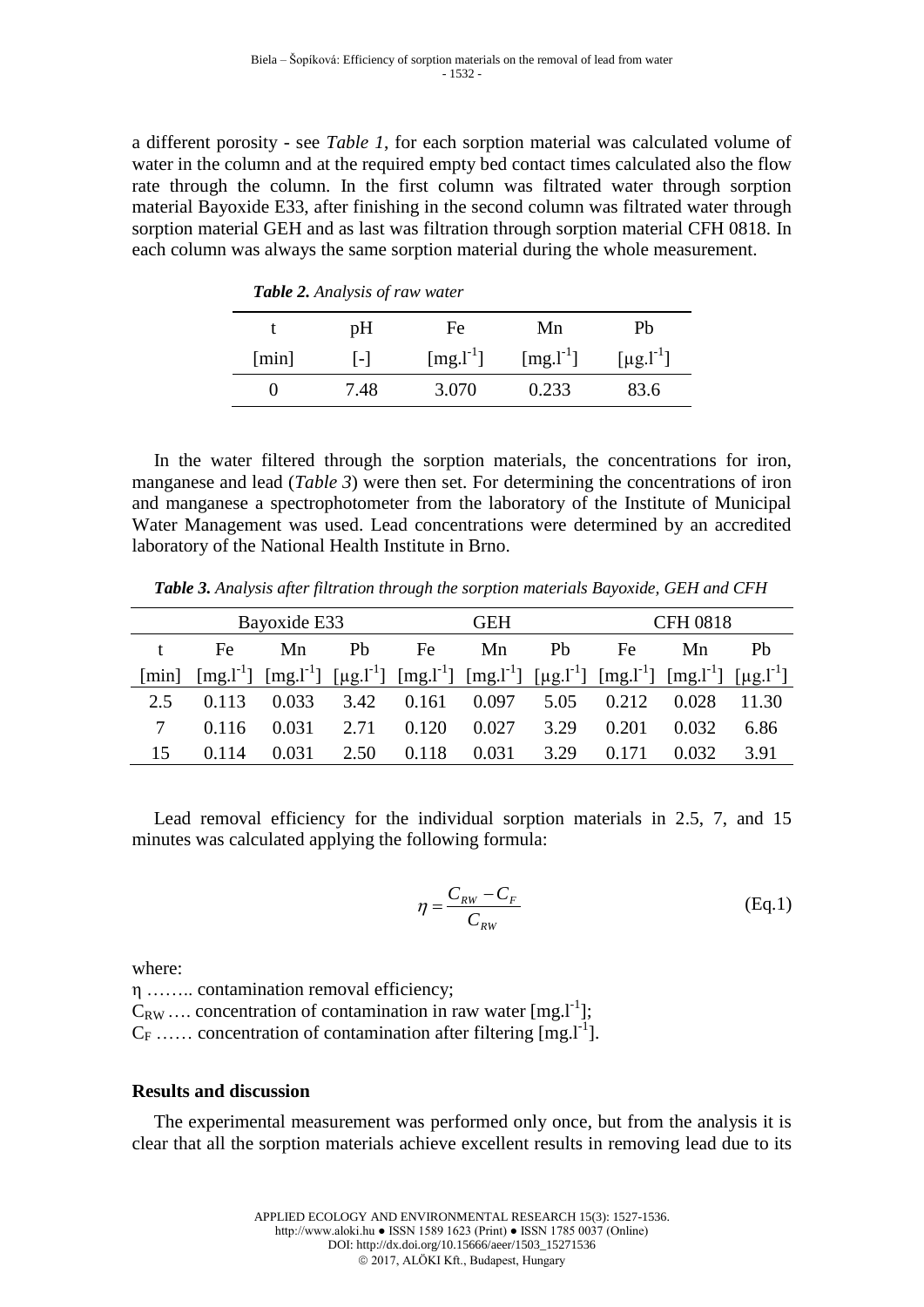concentration in the raw water. After a 2.5 minute empty bed contact time of water in the column a concentration of lead in water slightly higher than the present current limit of Decree 252/2004 Coll was only measured in the filtrate through the sorption material CFH 0818. After 7 minutes, the lead concentration in all water samples after filtration through the sorption materials was lower than the maximum limit in drinking water. With longer time residences, a more significant reduction in the concentration of lead did not occur (*Fig. 5*).

The best results in the removal of lead from water were achieved by the material Bayoxide E33, which demonstrated the greatest reduction in the Pb content during the shortest empty bed contact time. In the case of this material, as well as sorption material GEH, it is more of a contact filter in the removal of lead from water, since the concentration of lead in water does not change much during the empty bed contact time. For the material CFH 0818, the removal of Pb is dependent on time.



*Figure 5. Removal of lead from water by sorption materials*

Efficiency of sorption materials on the removal of lead from water shows *Table 4* and *Figure 6*. The table shows that the material Bayoxide E33 achieved after 15 minutes empty bed contact time 97.0% efficiency of lead removal from water, the sorption material GEH was less effective with efficiency 96.1% and the sorption material CFH 0818 had the lowest efficiency 95.3%.

|                    |              | $\eta$ [%] |                 |
|--------------------|--------------|------------|-----------------|
| $t$ [min]/material | Bayoxide E33 | <b>GEH</b> | <b>CFH 0818</b> |
| 2.5                | 95.9         | 94.0       | 86.5            |
|                    | 96.8         | 96.1       | 91.8            |
| 15                 | 97.0         | 96.1       | 95.3            |

*Table 4. Efficiency of sorption materials on the removal of lead from water*

APPLIED ECOLOGY AND ENVIRONMENTAL RESEARCH 15(3): 1527-1536. http://www.aloki.hu ● ISSN 1589 1623 (Print) ● ISSN 1785 0037 (Online) DOI: http://dx.doi.org/10.15666/aeer/1503\_15271536 2017, ALÖKI Kft., Budapest, Hungary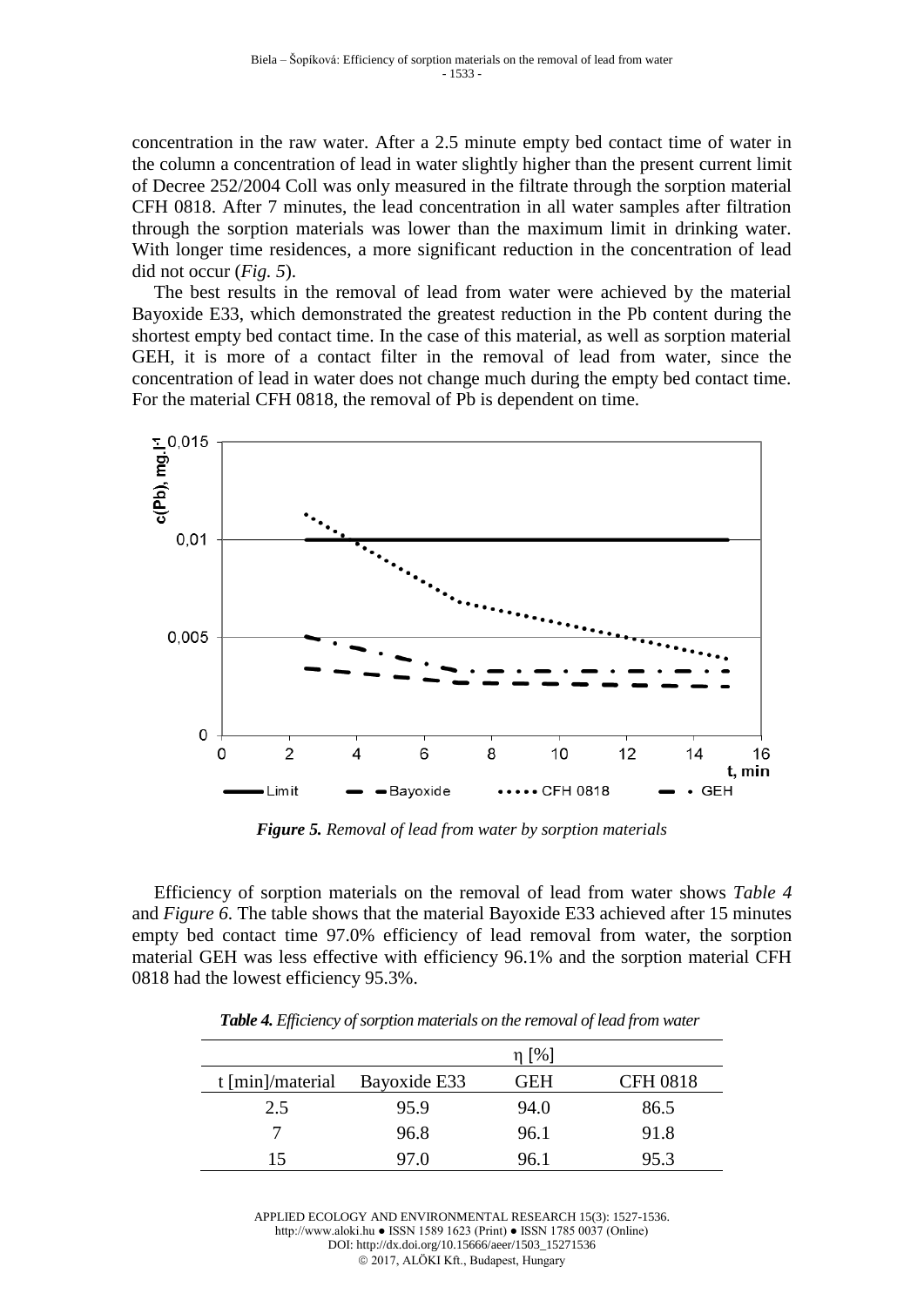

*Figure 6. Efficiency of sorption materials on the removal of lead from water*

Through measuring it was also determined how the used filter materials remove iron and manganese from water. After a 2.5 minute empty bed contact time, the two materials demonstrated the ability to remove iron under the limit for drinking water of  $0.2 \text{ mg.} l^{\text{-1}}$ , while the concentration of Fe after filtration through the material CFH 0818 was after this period only slightly above the threshold  $(0.212 \text{ mg.1}^{-1})$ . The most effective for removing iron from water was indicated to be the sorption material Bayoxide E33. This obviously concerns contact filtration. The concentration of iron after filtration through the materials GEH and CFH 0818 slowly decreases with time.

When removing manganese from water, the sorbents Bayoxide E33 and CFH 0818 reached almost comparable results, after 2.5 minutes the filtrates show Mn concentration under the limit for drinking water  $(0.05 \text{ mg.} l^{-1})$ . Apparently this concerns contact filtration. After filtration through the GEH material, the concentration of manganese in the water got under the limit after 7 minutes.

#### **Conclusions**

The results showed that by using sorption materials Bayoxide E33 and GEH it is possible to reduce the lead content from over-limit values after only 2.5 minutes to below the values indicated by the Ministry of Health Czech Republic by Decree 252/2004 Coll., with filtration through the sorption material CFH 0818, the lead concentrations are only slightly above the threshold after this time. Overall, the best results in the removal of lead from water were achieved by the sorption material Bayoxide E33. Efficiency of lead removal from water by this sorption material was 97.0% after 15 minutes empty bed contact time. The sorption material GEH was less effective with efficiency 96.1% after 15 minutes empty bed contact time and the sorption material CFH 0818 had the lowest efficiency 95.3%. Furthermore, it was shown that the sorption materials used have an effect on the removal of iron and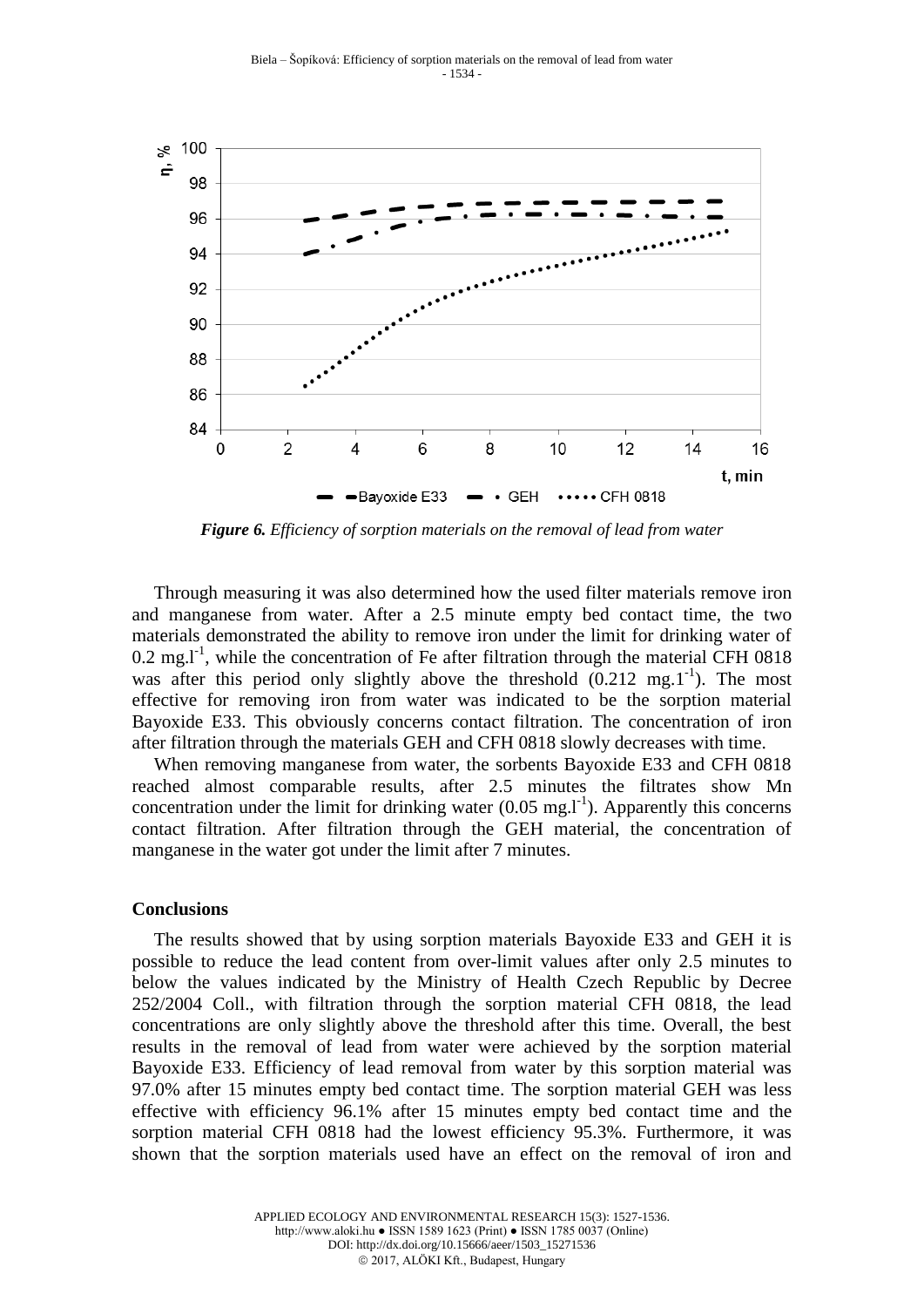manganese from water. The concentration of iron in the filtrate managed to be brought under the limit value of  $0.2 \text{ mg.} l^{\text{-}1}$  in all sorption materials and the concentration of manganese in the filtrate managed to be brought under the limit value of  $0.05 \text{ mg.} \text{m}^{-1}$  in all sorption materials.

**Acknowledgments.** The paper was prepared under the solution of the grant project on special research at Brno University of Technology titled "Efficiency monitoring of water treatment processes in microcontamination elimination" (FAST-S-15-2701).

## **REFERENCES**

- [1] Balintova, M., Demcak, S., Pagacova, B. (2016): A study of sorption heavy metals by natural organic sorbents. - International Journal of Energy and Environment 10: 189-194.
- [2] Biela, R., Kučera, T. (2015): Arsenic removal from water by using sorption materials. In: Al Ali, M., Platko, P. (ed.) Advances and Trends in Engineering Sciences and Technologies, Taylor & Francis Group, Leiden.
- [3] Bufa-Dörr, Z., Borsányi, M., Tor, A. (2012): Guide to the selection of water treatment processes for removal of metals. - In: Ersoz, M., Barrott, L. (ed.) Best practice guide on metals removal from drinking water by treatment, IWA Publishing, London.
- [4] Decree 252/2004 Coll (2004): The decree establishing the health requirements for drinking and hot water and the frequency and scope of drinking water control. Ministry of Health of the Czech Republic, Prague. (in Czech)
- [5] Ferrante, M., Conti, G., Rasic-Milutinovic, Z., Jovanovic, D. (2014): Health effects of metals and related substances in drinking water. - IWA Publishing, London.
- [6] Gong, R., Ding, Y., Li, M., Yang, C., Liu, H., Sun, Y. (2004): Utilization of powered peanut hull as biosorbent for removal of anionic dyes from aqueous solution. - Dyes and Pigments 64: 187-192.
- [7] Gray, N. F. (2008): Drinking water quality. Cambridge University Press, New York.
- [8] Gyliene, O. (2012): Electrochemical treatment methods. In: Ersoz, M., Barrott, L. (ed.) Best practice guide on metals removal from drinking water by treatment, IWA Publishing, London.
- [9] Hering, J. G., Chen, P., Wilkie, J. A., Elimelech, M. (1997): Arsenic removal from drinking water during coagulation. - Journal of Environmental Engineering 123: 800-807.
- [10] Hlavínek, P., Říha, J. (2004): Water quality in watershed. Brno University of Technology, Brno. (in Czech)
- [11] Ilavský, J., Barloková, D. (2008): New sorption materials in the removal of metals from water. In: Proceedings of Drinking Water 2008, W&ET Team, České Budějovice. (in Czech)
- [12] Ilavský, J., Barloková, D., Munka, K. (2015): Antimony removal from water by adsorption to iron-based sorption materials. - Water Air Soil Pollution 226:1.
- [13] Jarup, L. (2003): Hazards of heavy metal contamination. British Medical Bulletin 68: 67-82.
- [14] Konečný, J. (2016): Assessment of the effectiveness of filter material DMI-65 on removing metals from water. Diploma thesis, Institute of Municipal Water Management, Brno University of Technology, Brno. (in Czech)
- [15] Newcombe, R. L., Hart, B. K., Möller, G. (2006): Arsenic removal from water by moving bed active filtration. - Journal of Environmental Engineering 132: 5-12.
- [16] Pěkný, M. (2013): Removal of selected metals from the water. Diploma thesis, Institute of Municipal Water Management, Brno University of Technology, Brno. (in Czech)
- [17] Pitter, P. (2009): Hydrochemistry. University of Chemistry and Technology Prague, Prague. (in Czech)
- [18] Smith, E. H. (1998): Surface complexation modeling of metal removal by recycled iron